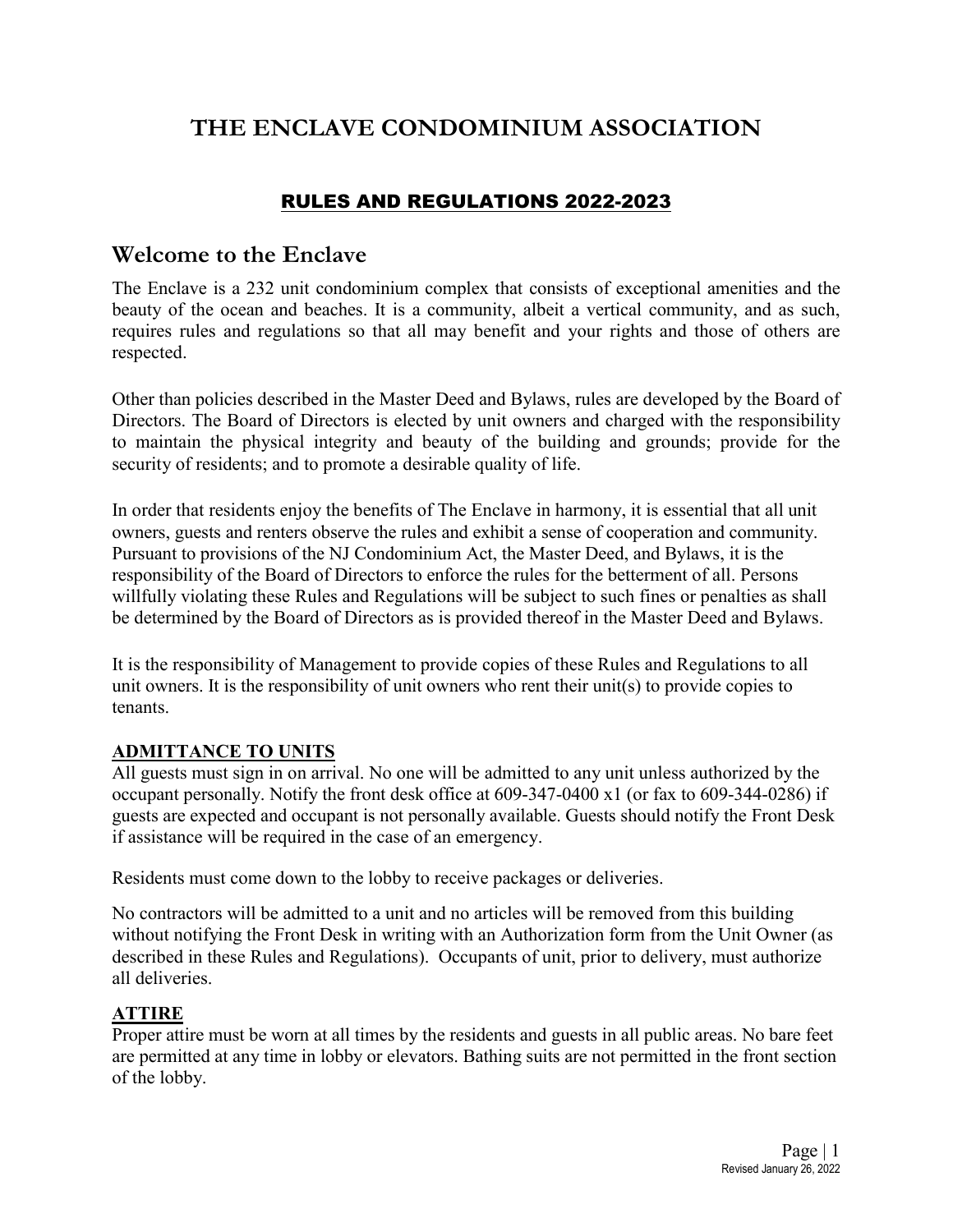## **AUTOMOBILES and GARAGE**

The garage is for use of residents. Parking spaces are unassigned, with one space allotted per unit. Access to the garage is with a security "Access Fob." Access is denied to all delinquent unit owners and to tenants whose landlord is delinquent. Current parking policy permits parking 2 cars from Sunday at 7:00 PM to Friday at 9:00 AM. (The 2 car policy may be suspended on holidays or for special events.) 2 cars may be parked without restriction during the off summer season (Memorial Day Weekend through end of Labor Day Weekend). Vehicles violating this policy or taking up 2 spaces by parking over painted lines may be booted. Removal of the boot requires an advance payment of \$95.00.

Pickup truck parking is not encouraged due to height restrictions and limited to the first level just inside the rolling gate and shall never be parked in a manner that negatively impacts ingress and egress of other vehicles.

The parking garage is for parking only. No work of any kind on any vehicle is to take place inside parking garage and no ball playing or other recreational activity is permitted.

As a courtesy to owners of electric vehicles, access to electric charging spots should be kept open for such vehicles when possible.

It is the owner's responsibility to insure that their parking permit is up to date and is passed onto renter or guest. Each vehicle must display a permanent sticker or valid temporary pass. Any vehicle not property labeled may be booted at the owner's expense. Replacement tags can be issued at the owner's written request only, and shall be at a charge. Tags are issued during normal business hours.

#### **DRIVEWAYS**

**Front** - Porte Cochere (Lincoln Place) driveway serves only those vehicles picking-up and discharging riders and for loading and unloading. The driveway is in no way a "parking" area. Such unattended vehicles provide an inconvenience and hazard to others and will be booted or towed away at owner's expense. There is a three-minute time limit to load or unload. Vehicles MUST NOT be left unattended. All luggage racks and carts must be promptly returned to their designated area.

#### **ACCESS TO UNITS**

Every resident or guest must provide access to their unit upon request by Enclave Management or duly authorized staff in order to discharge the condominium's responsibilities. Reasons for access include safety, health, equipment maintenance and/or repair. In the event of water leaks, fire, or other emergencies, quick access to a unit may be necessary. In order to provide access in such emergencies when the unit owner, tenant, or guest is absent, the following key system has been established:

> • The Enclave Condominium association requires that each unit owner deposit a workable key to Management. At least one key to the unit cylinder lock and a key to any security lock are applicable.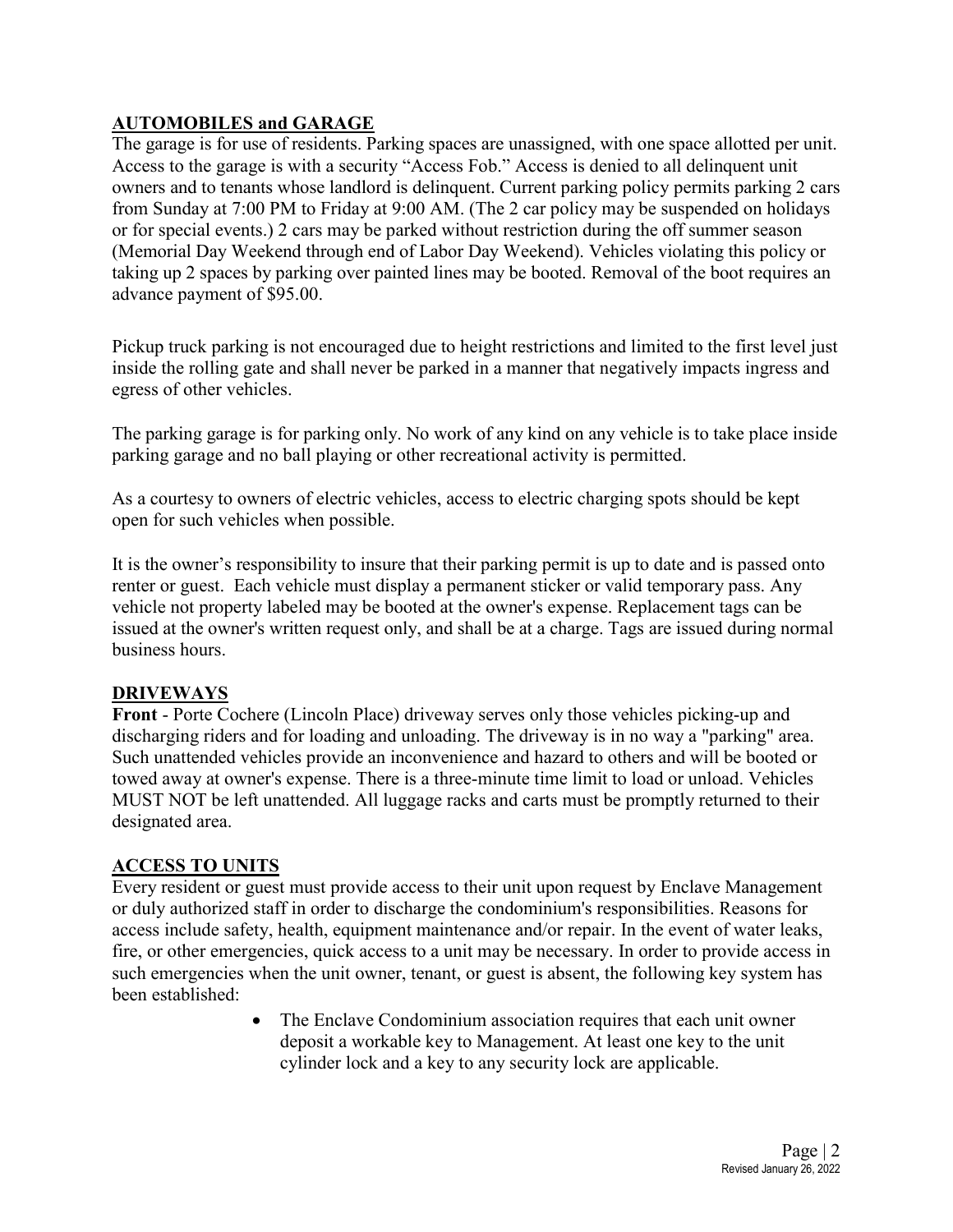- Failure to deposit workable keys to management will make the unit owner liable for any expense incurred. This includes repair of broken doors or locks required by forced entry; Locksmith fees; and damage to another unit or common area caused by a problem emanating from the locked unit. In addition, fines and/or penalties may be assigned by the Board of Directors
- Keys will only be used in case of emergency.
- If a unit owner wishes that a copy of their key be dispensed to a contractor or other vendor, the owner must give the Front Desk a separate key which will be kept in a separate area which will be used for that purpose. Written Authorization must be received by the Front Desk naming the contractor or vendor to receive the key and the dates they are to arrive. PLEASE NOTE: WE CANNOT DISPENSE A KEY TO A REALTOR. THE OWNER MUST GIVE A KEY DIRECTLY TO THE REALTOR, and must give the Association written authorization for the Realtor to enter the unit.

## **BALCONIES AND TERRACES**

No alterations to the exterior of the units, balconies and terraces, fences or common element areas may be made without written approval of the Board of Directors. No enclosures, extensions, alterations or screening of the balcony or terrace areas are permitted with the exception of Board approved bird lines. No unit owner shall have any right to paint or otherwise decorate or change the appearance of any portion of the exterior of the building.

No radio or television antenna of any type nor air conditioning unit, flood light or any other equipment or appurtenance or any wiring for any purpose may be installed on the exterior of the building or protrude through the walls, windows, or roof without written permission of the Board of Directors of the Association.

Shaking of mops, rugs, etc. is prohibited. No person shall throw anything from the balcony or sweep dirt, sand or water from the balcony.

Railings must be free at all times of any decoration, rugs, clothing, towels, flags, etc. Nothing is to be draped over or suspended from any part of a balcony rail (including hanging flower baskets).

Enclave policy prohibits use of charcoal, wood or electric grills, propane or any cooking apparatus on balconies.

No sign, advertisement or flag shall be exhibited from balcony, railings, or windows. No awnings, window guards, light reflective materials, hurricane/storm shutters, ventilator fans or air conditioning devices may be used in or about the unit except as shall have been approved by the Board of Trustees in writing.

Windbreakers shall not be installed on any balcony railing or on balcony. Storage lockers shall not exceed the height of the top rail of the balcony.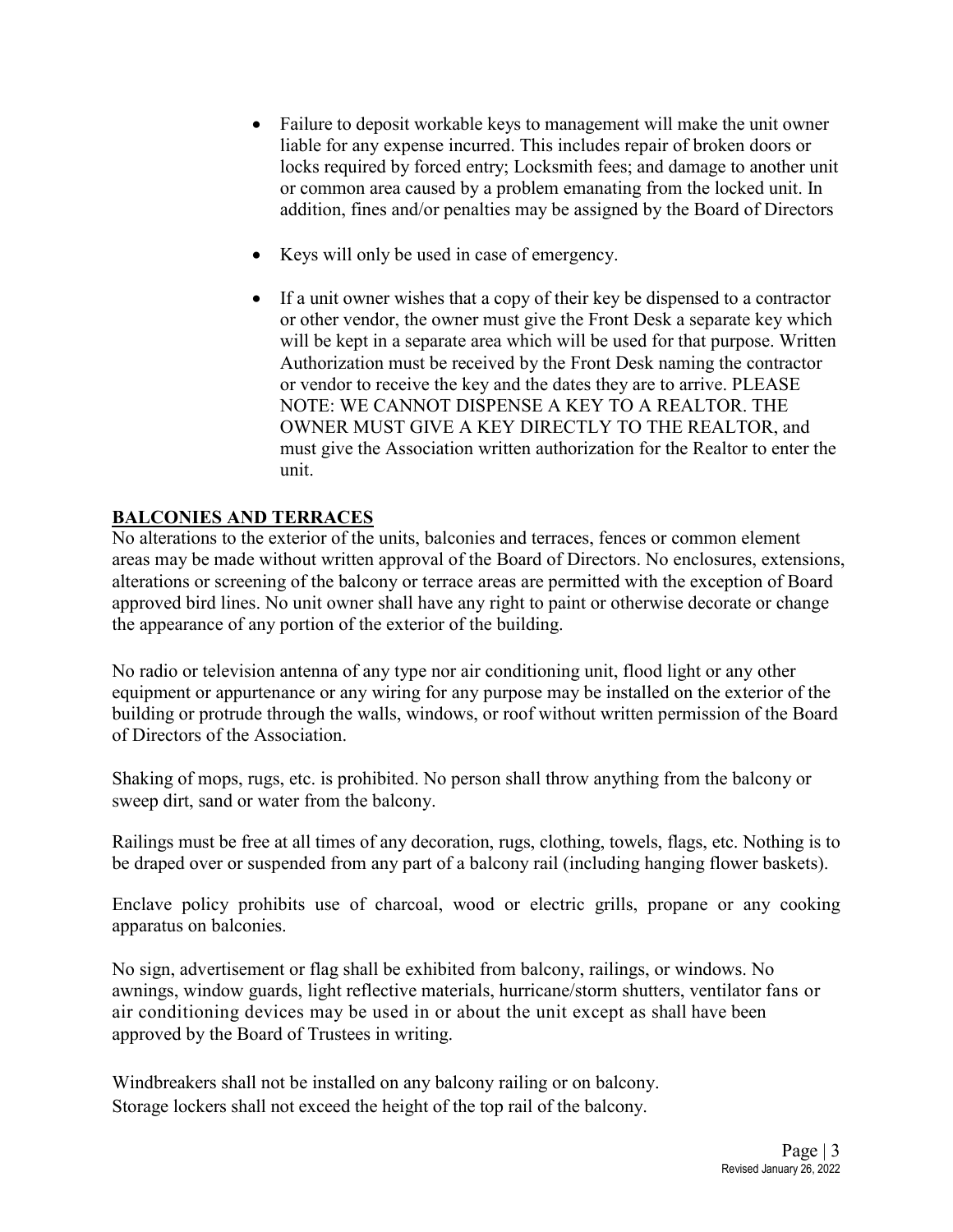Planters or flower boxes are not permitted to exceed the height of the knee wall and must not be visible from the exterior of the building. Hanging baskets are prohibited. All planters must be lined to avoid damage to balcony finish and from leaking water onto balconies below. Water collection plates should be in place. Consideration of neighbors is essential.

Furniture should be removed from all balconies at the conclusion of the summer season and no later than November 15.

No feeding of birds or any other animals is permitted on or from the balconies or in any common or limited common area. The placement of bird baths, bird feeders or any other item designed to lure or attract birds or animals is prohibited on the balconies and terraces.

## **BEACH ACTIVITY**

Residents and guests must re-enter building after beach usage only through the pool area or service elevator lobby door on Lincoln Place. No re-entry from beach is permitted through Boardwalk or Lincoln Place main entrances. Water spigot for sand wash-up is at rear (pool) entrance. After the pool is closed, please use the service elevator lobby entrance. Do not enter building barefoot.

## **BEACH CHAIRS AND BEACH PARAPHERNALIA**

Residents and guests must use the service elevator to transport beach chairs and other large beach paraphernalia i.e. boogie boards, surfboards, etc.

Storage of beach chairs may take place free of charge in designated area next to pool. Additional beach chair storage located directly on beach is available at a fee. Arrangements can be made at the Management Office.

All beach paraphernalia must be removed from either storage area at the end of the summer season but not later than October 15th. Items remaining after that date will be disposed of.

## **BICYCLES**

The bicycle storage areas are for rent to residents on a yearly basis and can be accessed via Access Fobs/Cards. All bikes are stored at the owner's risk and should be kept locked. The Association is **not** responsible for the safekeeping of the bicycles. Yearly space rentals are available beginning each April. Maximum rental is 4 spaces per unit. Arrangements can be made at the Management Office.

## **BUILDING MAINTENANCE**

All appliance repairs (washers, dryers, refrigerators, garbage disposals, etc.) are the sole responsibility of the unit owner. It will be the responsibility of the tenant or the Owner to make arrangements for repairs and payment. The Enclave maintenance staff is not permitted to work on the appliances within a unit.

Maintenance is not responsible for supplying light bulbs, toilet tissue, or any other supplies for the units.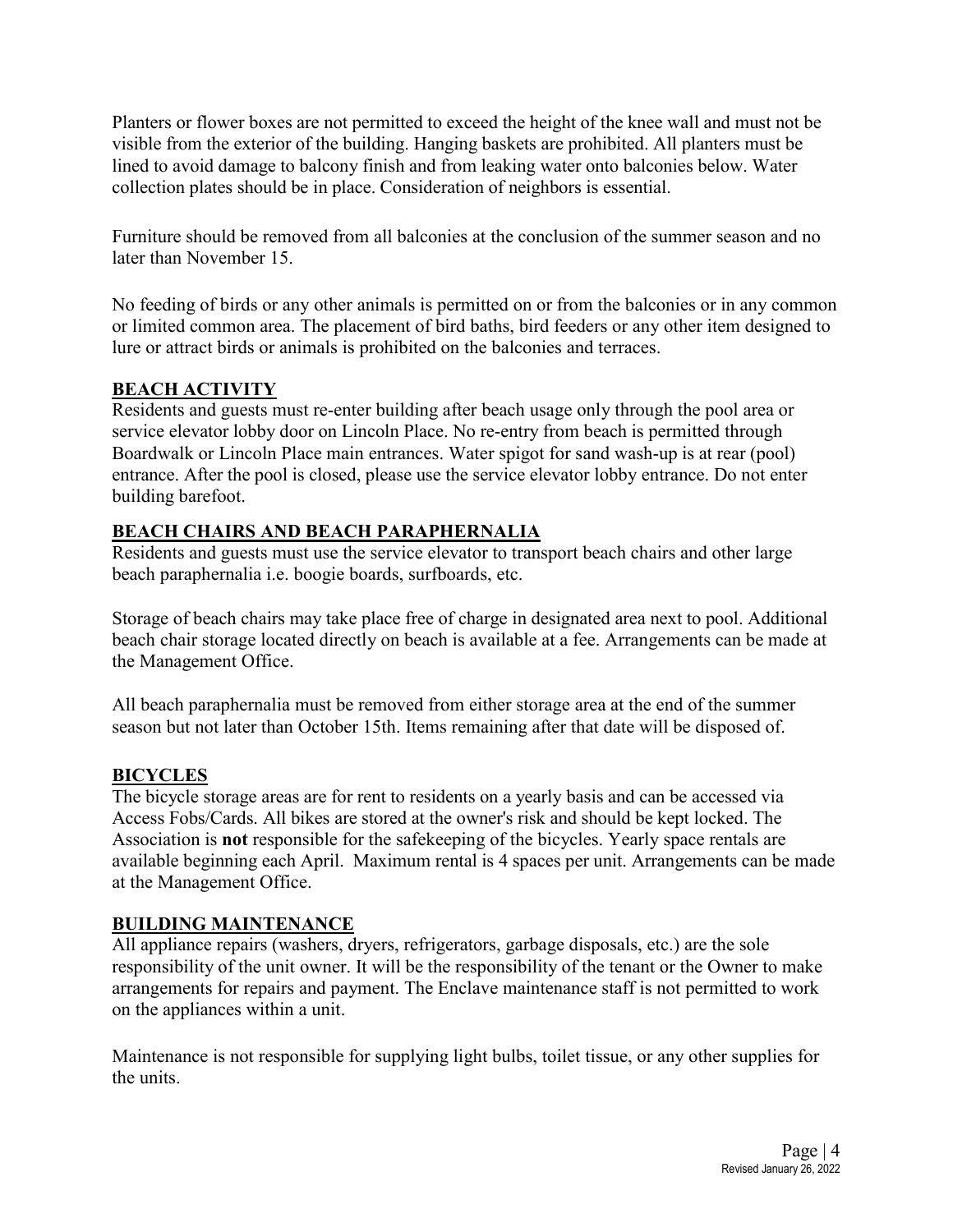Heating and Air Conditioning repairs must be serviced by a qualified heating and air conditioning service of the unit owner's choice. It will be the responsibility of the tenant or owner to make arrangements for repairs and payments. The Enclave maintenance staff is not allowed to work on the H.V.A.C. system within any unit.

Heating and Air Condition filters can be picked up at the front desk for a fee.

**NOTE**: Enclave employees are not permitted to perform personal work during regular duty hours and will be terminated if found in violation of this rule.

Work, when performed and completed on employee's time, is the responsibility of the employee and/or the unit owner.

## **LENDING EQUIPMENT**

Building cleaning equipment, such as vacuum and carpet cleaners, buffing machines, tools and ladders, etc., are not available for the owner's use.

## **CLOSING APARTMENTS**

When closing apartments for several days or for season, please follow the following procedure:

- Heating: Turn thermostat to 58°. **DO NOT turn all power off.**
- Water Supply to washer/dryer should be turned off
- Circuit breaker for water heaters may be turned off.
- Windows and Doors should be securely closed and locked.
- Inactive TV sets may present a fire hazard. Pull plug before leaving.

#### **COMMON AREA**

No unit owner or occupant shall alter, build, plant or maintain any matter or thing upon, in, over, or under the common elements without prior written consent of the Board of Directors of the Association.

## **COMPLAINTS, COMPLIMENTS** & **SUGGESTIONS**

Forms are available at the Front Desk in the lobby to file a complaint, compliment or make a suggestion. Completed forms will be reviewed by the General Manager who will attempt to solve any problems. Issues will be referred to the Board of Directors where applicable.

## **CONSTRUCTION AND RENOVATIONS TO UNITS**

All remodeling work to be done in any unit must be pre-approved by the Board of Directors before work begins. Plans must be submitted to the Management office that includes a written description of the work. The following forms (available at Management office) must be fully completed, submitted together, and reviewed by Management prior to work commencing: Application for Renovation; Contractor Application; Contractor/Vendor Authorization Form; Owner release for Uninsured Contractor, and Contractors Guidelines & Rules (Owner must provide copy of this form to contractor). A building permit from the City of Atlantic City, when applicable, is also required. (If in doubt as to need for permit, please see General Manager). All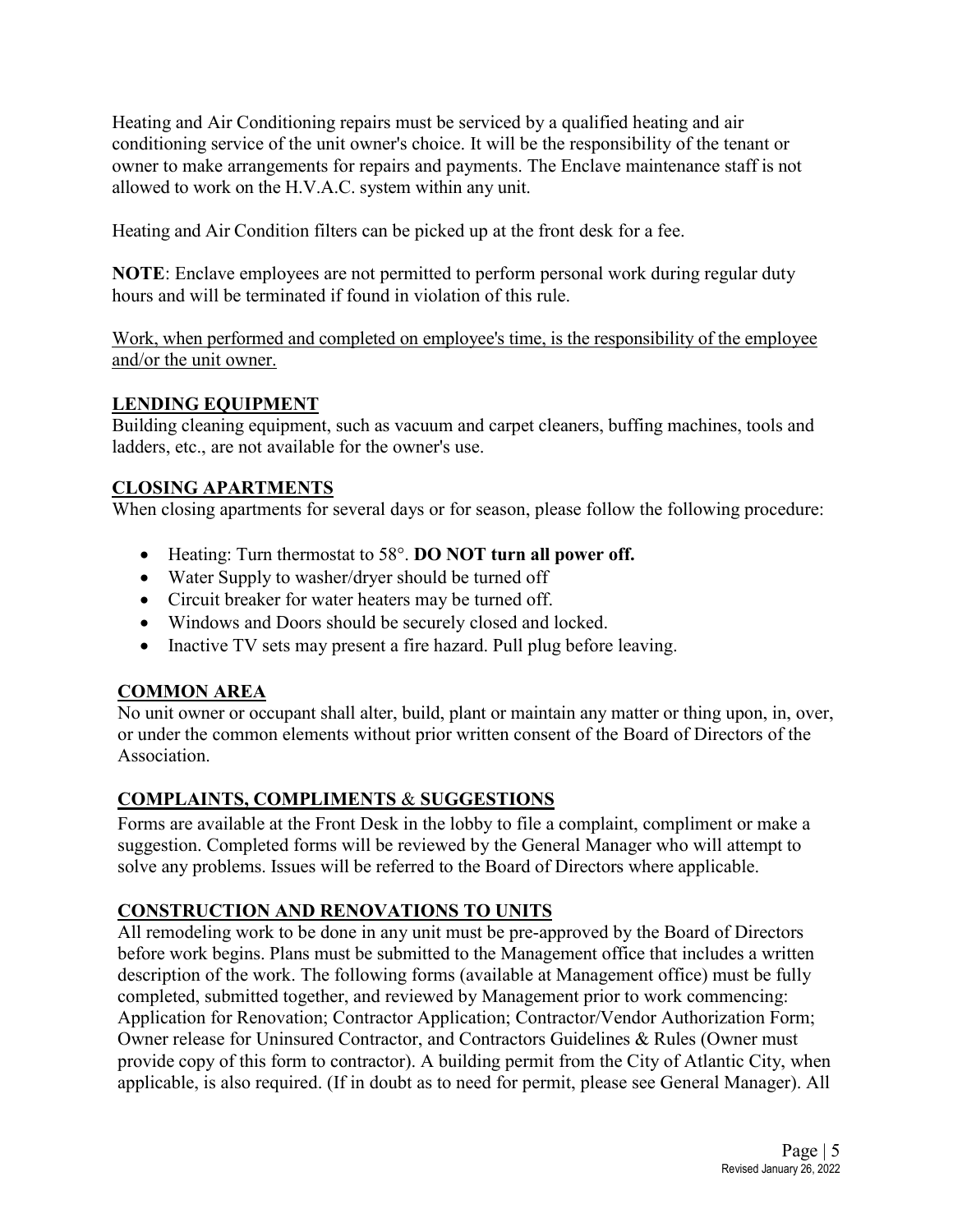plumbing and electrical work must be inspected by local officials before walls are closed. Furthermore, all contractors must be properly licensed per New Jersey and local codes.

## **Construction** / **Renovation Guidelines:**

- All work must be restricted to the hours of 8:00 AM to 5:00 PM, Monday through Thursday, and Friday from 8:00 AM to 3:00 PM. No weekends. No holidays. **No work is to take place between Memorial Day and Labor Day. No construction that produces noise can begin before 9 AM.**
- All contractors' vehicles must be parked on the street and access building via rear basement door on John Seedorf Lane. Permission to utilize garage parking must be received from General Manager or his designee. A current parking pass must be displayed in the front window. Owners are not permitted to obtain a pass for contractor, transfer their parking sticker, or provide an Access fob. Fines and/or penalties may be assessed to unit owner for violation of this policy.
- All contractors must check in with Security each day.
- Service elevator must be used exclusively for all construction work & deliveries.
- Enclave carts may not be used for construction work or deliveries.
- Hallway carpeting must be protected.
- No material, tools or equipment may be kept or stored in the hallways at any time.
- Anyone using an open flame must bring a fire extinguisher to the unit with them.
- No drilling is permitted in concrete floors or ceilings.
- Cleaning contractors work hours:

8:00 AM to 5:00 PM Monday through Saturday.

10:00 AM to 4:00 PM Sunday.

Saturdays and Sundays are permitted for light cleaning ONLY.

- No unit owner shall make any modifications or alterations within his unit affecting a "bearing wall" or other common element without the written approval of the Board of Directors of the Association and any holder of a first mortgage lien.
- If any paperwork needs to be completed, or if a key is needed, work cannot commence until arrangements are made at the Management Office.
- Please ask for a copy of our Contractor's Guidelines, available at the Management Office or Front Desk and provide it to contractor.

## **Please note: Owners are responsible for any damage incurred to either common areas or other units as a result of construction. Use of the trash chute for construction trash or debris is prohibited.**

## **CORRIDORS, STAIRWAYS** & **DOORS**

Hallways and stairways are to be kept clear at all times; stairway doors are to be closed at all times. Doors are never to be propped open for any reason. Doors from hallways into apartments must be kept closed. It is a fire code violation for any unit door to have a door stop installed.

## **ELEVATORS-PASSENGER**

No objects such as beach chairs or umbrellas, grocery carts, luggage carts, furniture, bikes, etc. are permitted in the passenger elevators. Such objects are for Service elevator use only.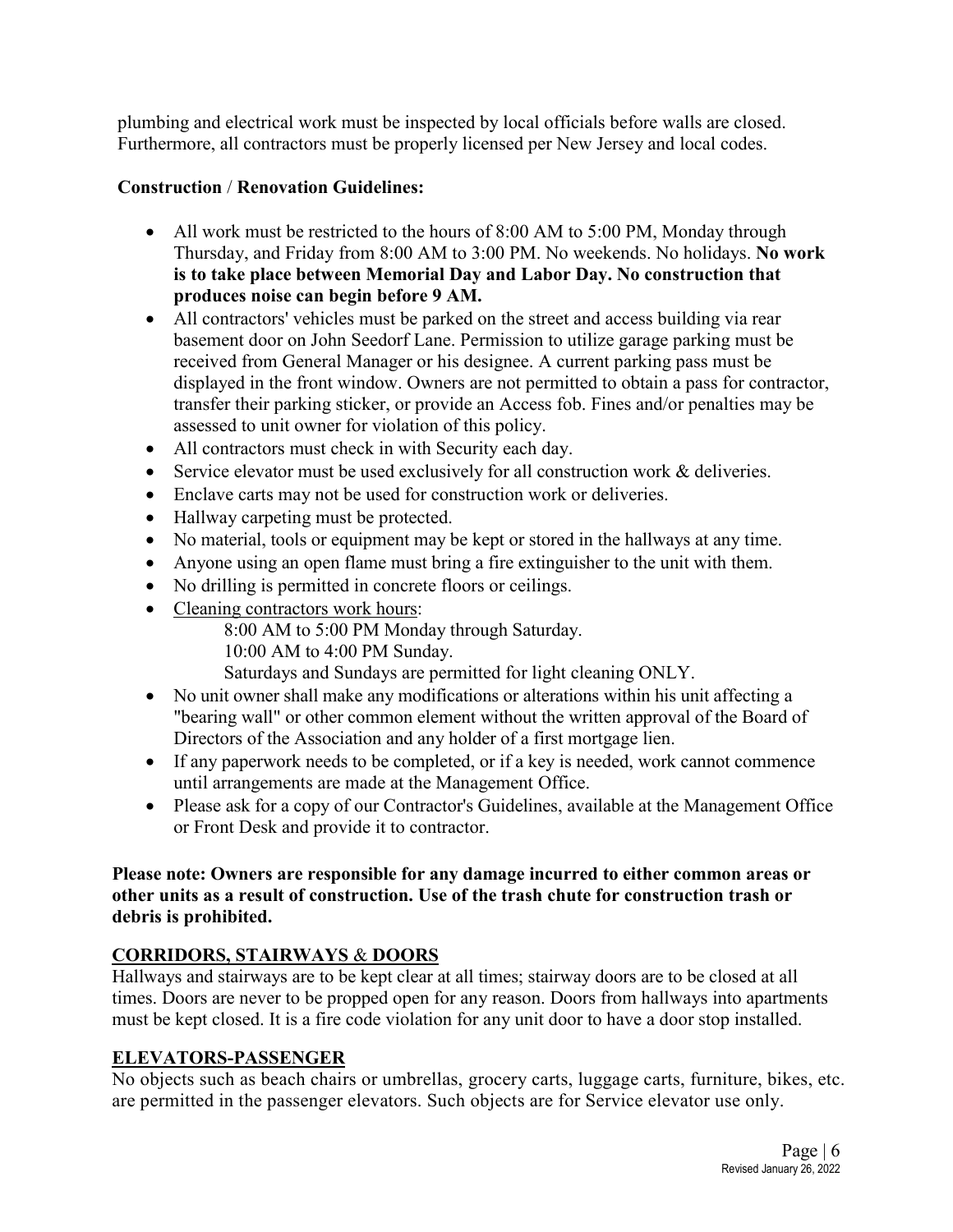No eating or drinking in all elevators.

#### **ELEVATOR-SERVICE**

The following guidelines will be adhered to by all concerned personnel in connection with the use of the service elevator.

Residents anticipating a move of furnishings, either in or out of the building, requiring the use of the service elevator must make reservations for its use as far in advance as possible. Such moves are only allowed Monday through Thursday, 9:00 AM to 4:00 PM and Friday from 9:00 AM to 3:00 PM. No weekends. No holidays.

#### Information needed for this reservation:

- Date of move.
- Approximate time of arrival and name of carriers.
- Approximate length of time elevator will be in use. Schedule must permit use of elevator between trips to basement for other residents.
- Any extreme departure from information furnished in the above paragraph could conceivably result in giving time to someone else who may be waiting.
- Small loads (such as one elevator carload) will be accommodated as schedule permits.
- Failure to make reservations for elevator use could result in turning away delivery vans due to unavailability of elevator upon their arrival.
- Calling the Front Desk at 347-0400 extension 101 may make reservations for use of service elevator.

#### **EMPLOYEES - UNIT OWNERS**

Full and part time personnel employed by individual owners must have identification and register upon arrival with the front desk.

#### **EMPLOYEES - BUILDING**

Criticism of building employee's work or conduct should be reported IN WRITING to the General Manager. (See Complaints)

## **ENTRANCE DOORS-** Access Fobs/Cards

Security "Access Fobs" are used to gain access to the exterior entrance doors and interior common areas, including the parking garage. A maximum of 5 fobs per unit are permitted. These computerized fobs are vital to the security of the building and should be guarded as closely as apartment keys. The fob system will have the capability of monitoring the unit registered to said fob together with the number of vehicles in the parking garage and will flag any parking policy violations. Fobs should not be handed out indiscriminately. Access Fobs/Cards must reflect the name of the current resident. Any door found open should be reported to the Front Desk as soon as possible for resident protection. Replacement Fobs are available for sale to authorized persons, including tenants, at a charge. The unit owner must be in good standing for an Access Fob/Card to be issued. Please allow 24 hours for processing.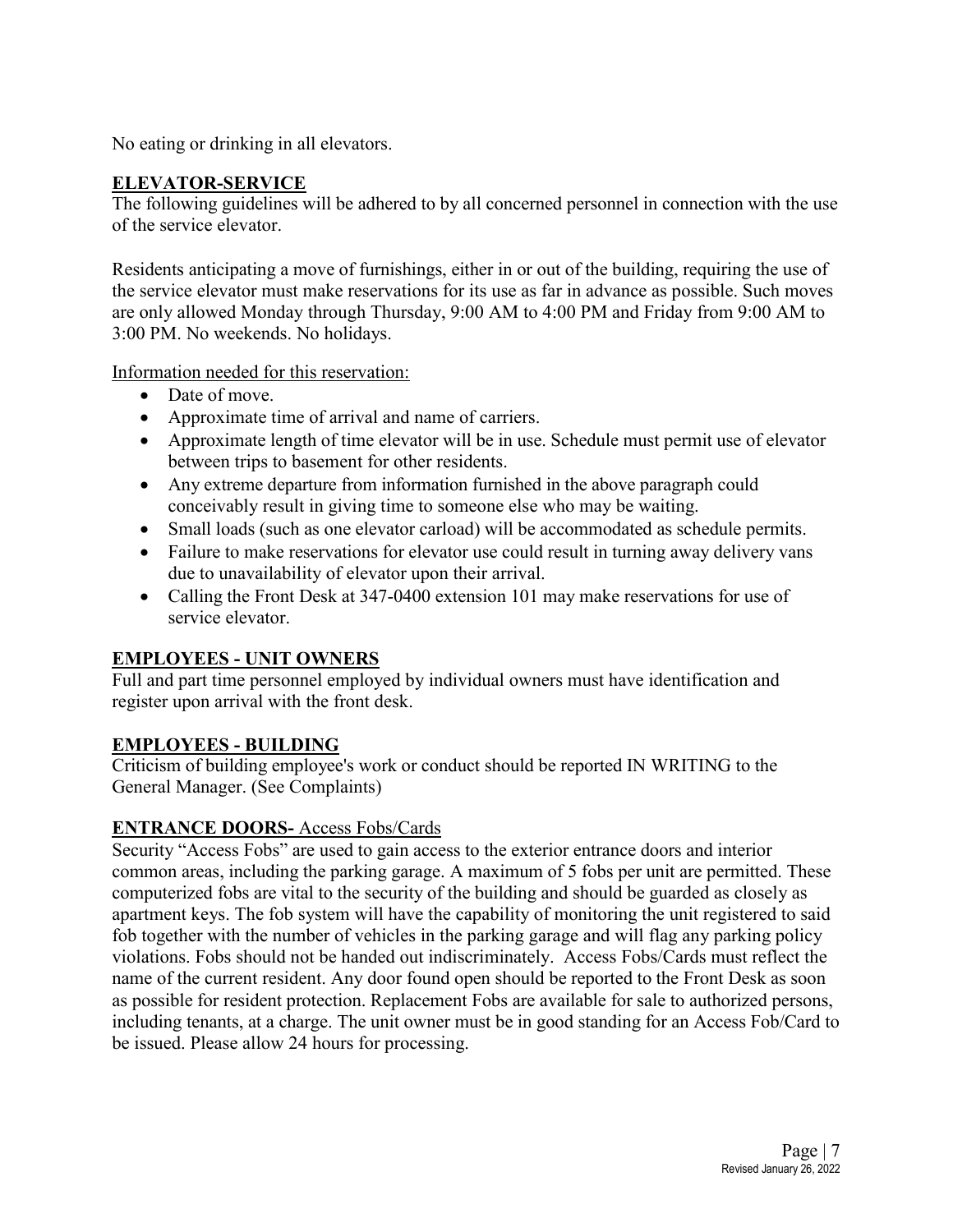#### **FIRE**

In the event of a fire, based upon the severity of the situation, the speaker in your unit will state whether you need to evacuate or to be on the alert for additional instructions. If you are requested to leave your unit, close the door behind you and proceed to the nearest exit. However, first feel the door that leads from your unit to the hallway. If it is hot or smoke is seeping in, DO NOT OPEN.

If you become trapped in your apartment and cannot reach a safe exit, keep the door closed and seal off any cracks. Use your phone and call the Fire Department by dialing 911. Give the address of the building, the floor you are on, and the unit number. If you become caught in the smoke or heat in the hallway, stay low where the air is better. Take short breaths (through nose) until you reach an area of refuge (fire tower).

Do not hold the fire tower door open for someone else coming down the hallway. If you hold the door open, you will let smoke and heat into the fire tower and defeat its purpose. Fire towers are safe areas of refuge since they are enclosed and the doors and walls are fire rated to keep smoke and heat from entering the stairwell. They are, for all intents and purposes, an indoor, enclosed, 28-story fireman's ladder. When there is a fire, the firemen have access to a list of disabled residents and will assist in their evacuation. However, a "buddy system" should also be used. A responsible person who lives on the same floor should help those who need assistance. As soon as the Fire Department arrives, the Fire Captain is in complete charge. The Fire Captain will issue all orders and all questions pertaining to the emergency shall be directed to the Fire Captain.

#### **FIRE DRILLS**

Fire drills will be announced in advance.

#### **FITNESS CENTER**

The Enclave's fitness center is located on the west end of the seventh level recreational floor. The fitness center is open 5 am to 10 pm, seven days a week. Access is restricted to persons over the age of 16.

Please adhere to the following:

- Be considerate of others when using your own personal listening device or the wall mounted television(s).
- Do not move the equipment from its original location.
- Place the weights back in the rack where they were stored.
- Wipe down the equipment with liquid sanitizer (provided) when you are through using it.

Please report unruly behavior, violation of rules, or misuse of equipment to Management Office.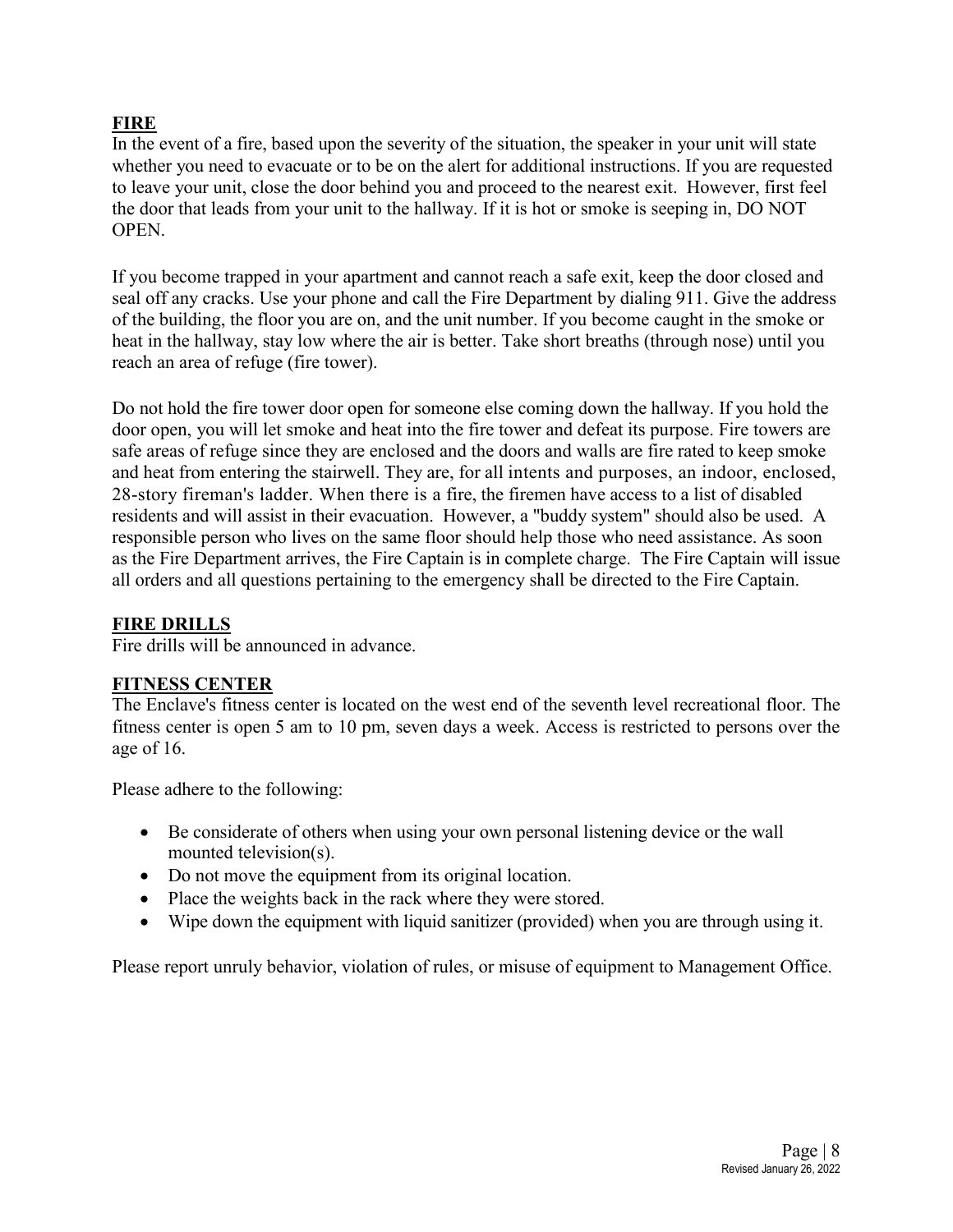#### **FOOD WASTE**

Place all food waste down garbage disposal, not into trash chute or trash cans. **Items of food waste that cannot be put in disposal**, such as rice, meat bones, cornhusks, grease, oil, etc., should be placed in newspaper and tightly bagged before placing in the trash chute. Rice tends to expand and clog the drain lines in the floors below. Too large a bag will clog chute and become a fire hazard. Run plenty of cold water during and after use of garbage disposal to flush out the drain.

#### **GUESTS/TENANTS**

Owners are responsible for the conduct of their guests, tenants, and employees. Fines and/or penalties may be assessed to unit owner if the guests, tenants, or employees of the Unit Owner violate a rule. Therefore, the Unit owner must convey the House Rules and Regulations to their guests, tenants, and employees. Additional copies of the Rules and Regulations are available at the management office and front desk.

Guests should notify the Front Desk if assistance will be required in case of an emergency. Guests, tenants, and employees are not to commit any act that conflicts with the Condominium Documents, the House Rules and Regulations or any city ordinances, or to commit any illegal or unlawful act in their apartments or the building.

When residents plan to have guests occupy their apartment, the following arrangements must be made by the owner:

- 1. Owners must notify the Management in writing of any person who will occupy the apartment during the owner's absence.
- 2. Furnish guests with a copy of the House Rules and Regulations to avoid embarrassment to all concerned (To be obtained at the Front Desk).
- 3. Make arrangements for guests to have a key to the apartment.
- 4. All guests occupying the unit in the owner's absence must register. A parking pass will be issued upon registration. An affidavit must be signed by both unit owner and guest stipulating that no financial transaction has taken place permitting the guest to occupy the unit.

#### **LE CLUB**

Le Club, The Enclave's Residents Lounge is available for use by residents **only.** The room, during the off-season, may be reserved for private functions at a fee. Please see the Management Office for details. It is the responsibility of residents (unit owners) to pay for any damages incurred during any function. The use of any sound producing instruments, i.e. Music, TVs, etc., above conversational loudness is prohibited after 10:00 PM.

#### **LOBBY**

Loitering at the Front Desk is prohibited. Security staff is not permitted to socialize with residents and may be penalized for doing so. Please do not engage them in social conversation. Proper attire should be worn in the lobby. The following are prohibited in the lobby: barefooted persons; food and drink; bicycles; and beach chairs.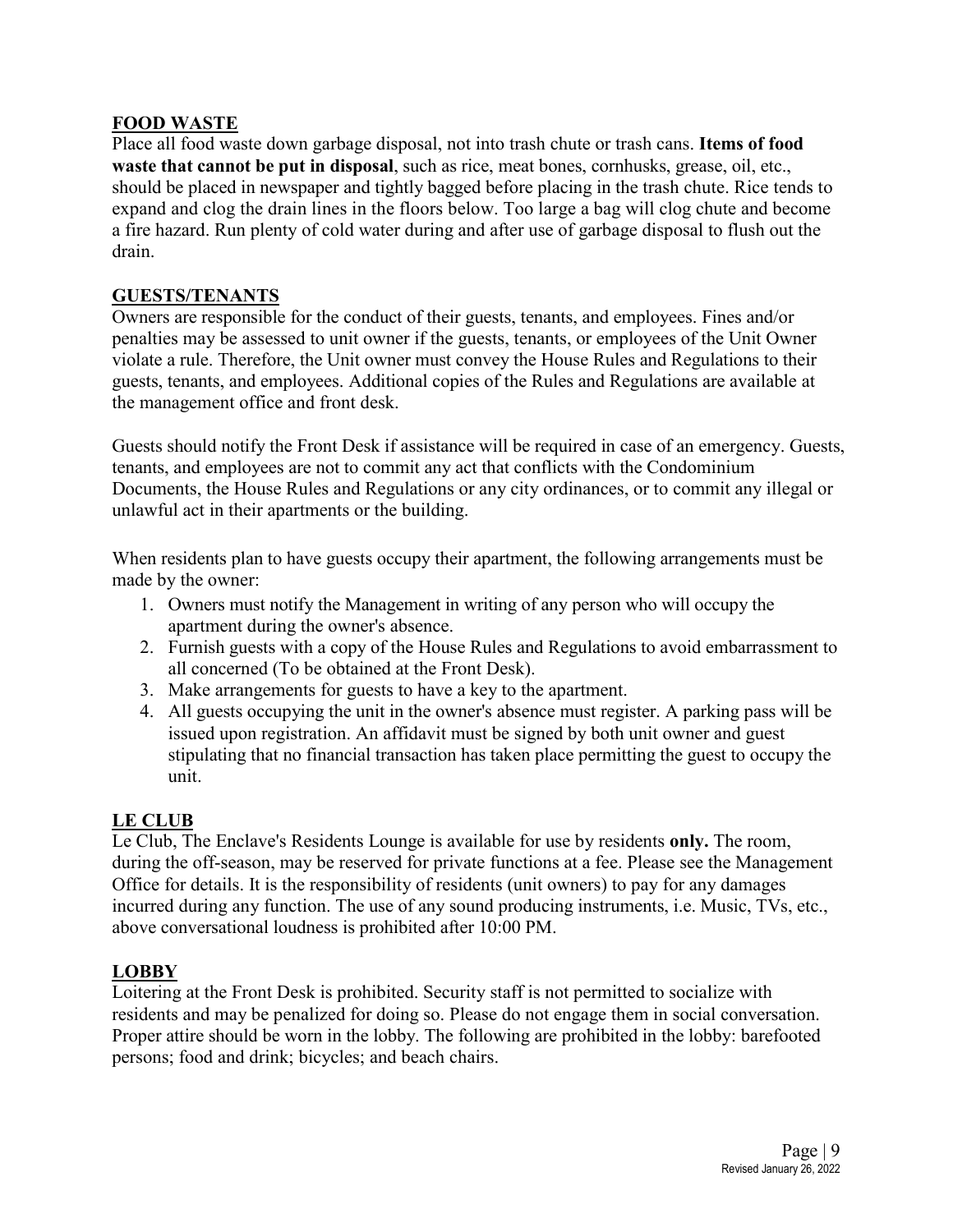#### **MAINTENANCE FEES**

All unit owners are required to pay their maintenance fee no later than the  $15<sup>th</sup>$  of the month or a late fee of \$50.00 shall be applied to the account. If any unit owner is two months deficient, the matter will be turned over to the attorney for collection, and the unit owner/resident will be denied the use of amenities.

#### **MORTGAGE OF UNIT**

Each unit owner shall have the right to mortgage or encumber his/her unit, provided that such mortgage or encumbrance is made to a bank, mortgage banker, trust company, insurance company, savings and loan association, or other institutional lender or as a purchase money mortgage made to the grantor (or any person or entity designated by grantor) or to the immediate predecessor in title of the unit.

#### **MOVE-IN AND MOVE-OUT**

The Management Office (609-347-0400 Ext. 103) must be notified one-week in advance when scheduling a move-out or move-in. All moves are restricted to Monday through Thursday between the hours of 9:00 AM and 4:00 PM and Friday between the hours of 9:00 AM and 3:00 PM. No weekends. No holidays. Loading and unloading must take place through the basement of the building on John Seedorf Lane. Reservation for use of the service elevator is necessary.

#### **NOISE**

No unit owner or occupant may make or permit any disturbing noises, nor do or permit anything to be done by such persons who will interfere with the rights, comforts or convenience of other unit owners or occupants. All precautionary measures must be taken to keep from disturbing the peace and tranquility that neighbors and fellow-owners are entitled to in their unit.

The use of any sound producing instruments, i.e. TVs, stereo sets, organs, etc., above conversational loudness is prohibited between the hours of 11:00 PM & 8:00 AM. Caution should be exercised in closing doors so to avoid slamming.

No construction that produces noise can begin before 9:00 AM.

Each unit owner shall provide padding and carpeting to cover at least Eighty percent (80%) of the floor area of their unit, excepting the kitchen, bathroom(s) and closets.

#### **OCCUPANCY**

Each of the apartments shall be occupied only by owner or lessee as a residence and for no other purpose. Atlantic City Code restricts the number of individuals permitted to reside in each size unit. Please contact Management Office for information.

No unit may be used for the conduct of any commercial enterprises. No resident shall post any advertisement or posters of any kind, except as authorized by the Association.

No improper, offensive, or unlawful use shall be made of any unit; and all valid laws, zoning ordinances and regulations of all governmental bodies having jurisdiction thereof shall be observed.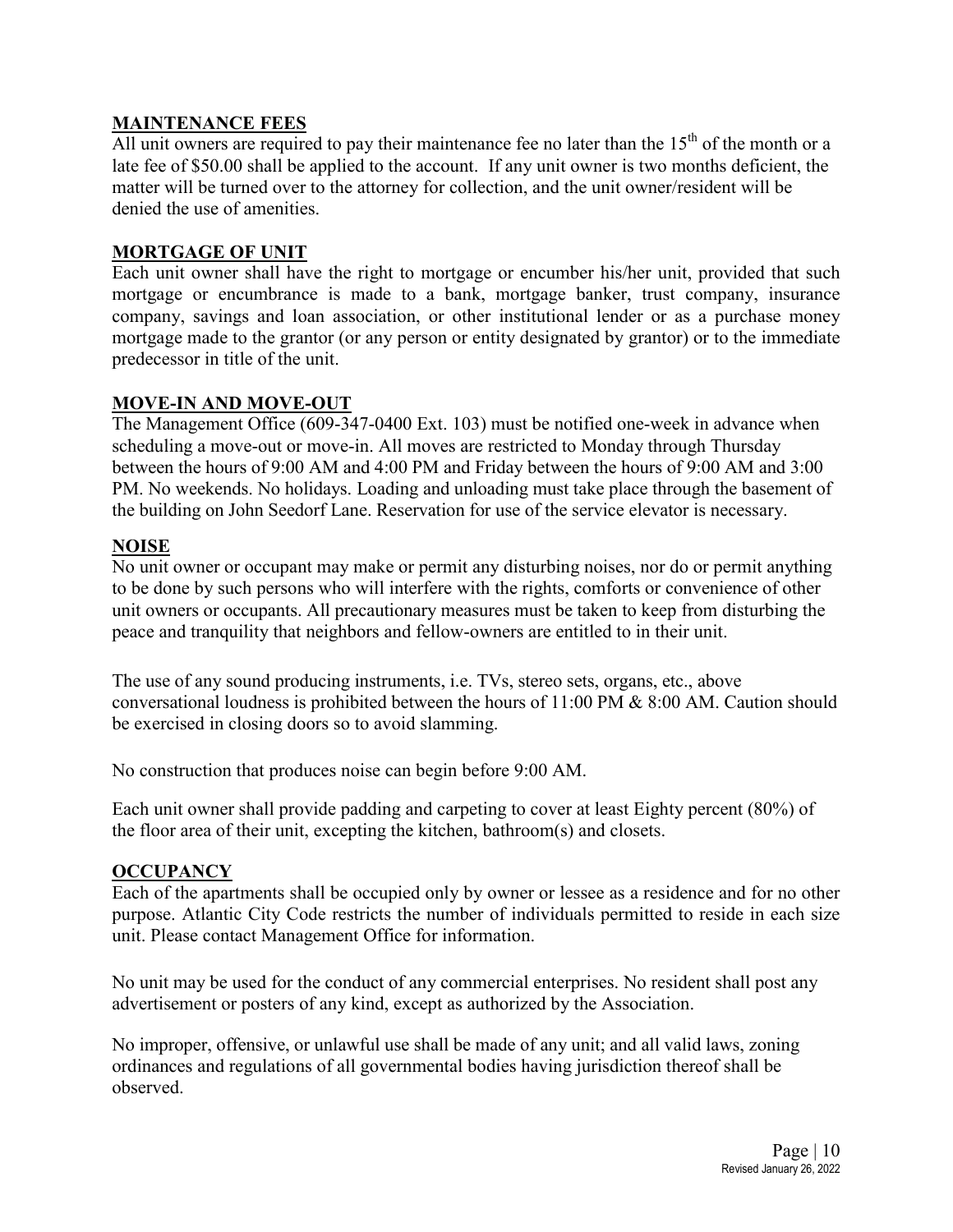The unit owner shall not engage in any activity or keep anything in any unit or in or upon the common elements which will increase the rates of insurance or result in cancellation of insurance to the Condominium.

Each unit owner must install and maintain draperies, blinds, curtains or other window coverings on all windows of unit.

## **PETS**

Pets (dogs, cats, birds, reptiles, or other animals) are NOT permitted under any circumstances, except where required by law. Service animals are defined by the A.D.A. statute. There shall be no feeding of animals and birds anywhere in or on the condominium property, including the units. In addition to other fines set forth for violation of the Rules and Regulation of the Enclave, the first violation of this section is punishable by a fine of \$50.00 and each subsequent violation of this section is punishable by a fine of \$100.00. The Enclave has enacted an Assistance Animal Comfort policy. Residents may obtain copies of said rules and regulations from Management.

## **POOL AND POOL AREA**

The outdoor pool is available for all residents and authorized guests of Enclave from Memorial Day weekend through the week after Labor Day. See the notices posted at the pool for times. Pool rules are posted in the area and will be enforced by Management or pool staff.

Children under 16 are not permitted in the pool unless accompanied by an adult. Babies with diapers are not permitted in pool or spa pools; special swim diapers must be used. No baby toys or carriages are permitted at poolside. Ball playing, rafts, toys, smoking or undue disturbance is prohibited. No glass containers are permitted in the pool area. Please use receptacles for trash. The Association is not responsible for any personal belongings. No pool furniture is to be removed from pool area. Lounge chairs are for everyone and cannot be reserved by placing personal items on them while away from pool area or by way of any other means. Violators will have personal items removed by staff. Food shall be permitted in designated areas only. No food is permitted to be served or consumed on pool deck. Pool users should use personal listening devices not to disturb other residents. The pool and spa are for the exclusive use of Enclave unit owners, tenants, and their guests.

## **RENTALS**

Unit owners may rent their units a maximum of **ONE** time within a calendar year. Rentals must be for a minimum of 90 days. Owners must utilize an official Enclave lease (available at the Management Office). The following policies must be followed for rental of units: The below policies will be reproduced and must be signed by unit owner or owner's agent indicating understanding of, and agreement to comply with policy.

**Step #1:** The following documents must be submitted for Enclave review and approval. (Review period is 2 weeks from submission date.)

- Lessee's favorable Credit Report with a credit score of **725** or greater
- Lessee's favorable Police Report showing no felony convictions.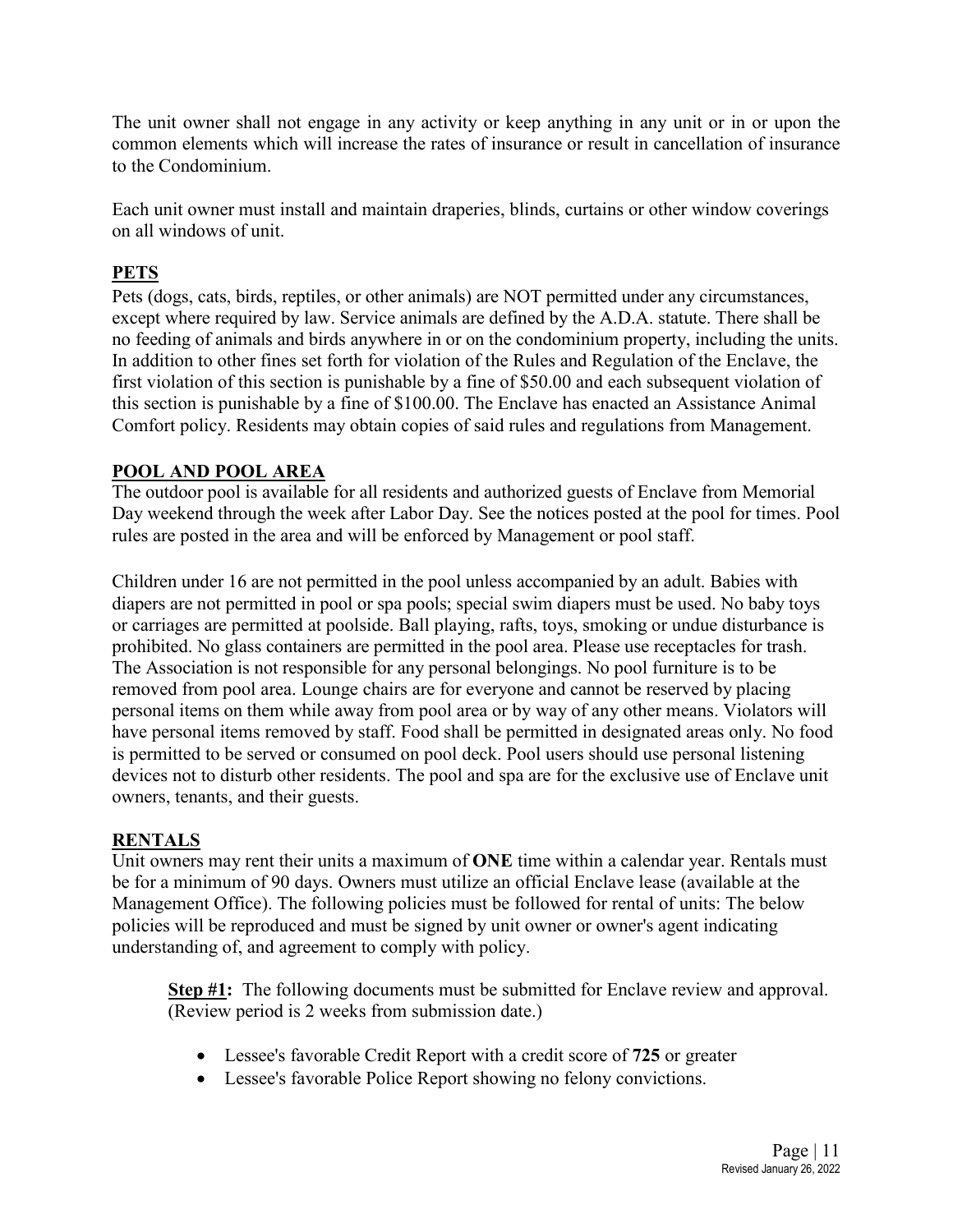• Lessee's favorable Landlord Protect report showing no previous evictions or any unfavorable landlord/tenant issues.

The above are guidelines for the Rental Committee to consider, but the Rental Committee, in its discretion, may wave one or more guidelines.

## **Unit Owner/Landlord Financial Requirement**

Unit Owner/Landlord must be current with their Condominium account before an initial lease or lease renewal is approved and processed by the Association. In the event, at any time during the lease period, that Unit Owner/Landlord is 2 months or more behind in his/her Condominium account, the Unit Owner/Landlord must agree to subordinate any rent due and permit the Association to receive all net rental payments until the Association account is current. (Net rental payment is the rent payment minus any realtor fees, if any)

**Step #2:** Upon review of the above and notification of approval by The Enclave, the following additional documents and rule compliance are required:

- Unit Owner/Landlord payment of a Lease fee of \$300. Fee for a returning tenant to same unit is \$150. This fee is required of each rental.
- A C.O. (Certificate of Occupancy) from Atlantic City Code Enforcement, listing the names of all occupants, is required. Any occupancy without a C.O. will be reported to Code Enforcement as will occupancy by more than the number of individuals permitted by code.
- Submission of an inspection and Clearance Certificate from a licensed pest control company re. Rodents, Insects and Bed Bugs.
- Copy of fully executed "Enclave" lease including names and phone numbers of tenants and landlords.
- Tenant signature acknowledging receipt, review and agreement to comply with Enclave Rules and Regulations.
- Under no circumstances can owner's Access Fobs be used by anyone other than individuals listed on lease. Use of these devices by others will result in the deactivation and a \$20 fee for reactivation.
- In the case of a lease renewal, the Enclave Condominium Association must approve the renewal. Such approval will be made or withheld dependent upon the tenant's history of compliance with The Enclave Condominium Rules and regulations during their tenancy at The Enclave. A request for approval of a lease renewal must be made at least 30 days prior to the expiration of the current lease. A copy of the new lease must be filed with management.
- In the case of a tenant moving from one unit to another, the Enclave Condominium Association must approve the new lease. Provisions governing # 7 apply.
- Move-ins, move-outs and deliveries must be schedules with management.
- No subletting is permitted.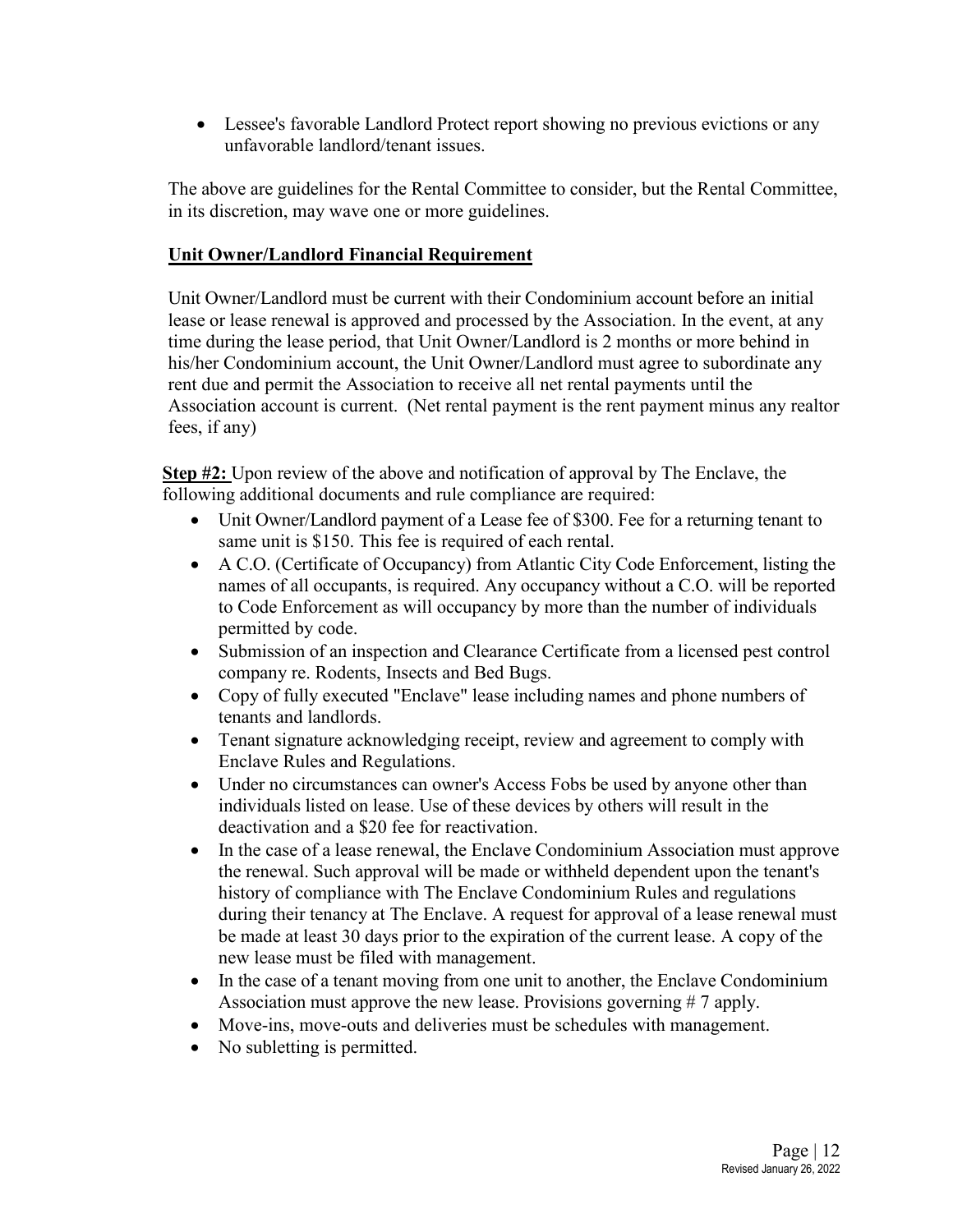• The State of NJ requires the posting of a "No Lifeguard on Duty" sign on the back of the apartment door. Signs are available in Management office. Failure to maintain sign will result in a citation and fine.

Upon completion of Steps #1 and #2, the tenant may occupy the unit. Tenant occupancy or continued occupancy, in the case of a lease renewal prior to approval by the Enclave Condominium Association and full compliance with the above requirements, will result in a \$25.00 per day penalty being charged to the unit owner for non compliance.

## **SALE OF UNITS**

Unit owners must inform the Condominium Association of the impending sale, providing the name and address of the persons involved in the sale, settlement date, and the name of the Mortgage Company, if applicable. The buyer is required to pay at settlement, a fee equal to two months maintenance payment that will be placed in a Capital Improvement Fund. This fee is non-refundable and does not pre-pay any monthly maintenance fees.

## **SECURITY**

"Access Fobs/Cards" are available for sale to owners & residents. Tenants' Access Fobs/Cards are deprogrammed at the end of the term of their Lease. They can be reprogrammed upon issuance of a new or renewed Lease.

Do not allow "coat-tailing" (letting others follow you into the building after you have opened a door or are accessing the garage.

All guests occupying the unit when the owner is absent must register at Front Desk (see Guests).

## **SMOKING**

The Enclave has enacted a **Smoke Free Building Policy**. Therefore, smoking is **NOT** permitted in the entire Building and Grounds including any Unit, Common Element and/or Limited Common Element. Residents may obtain copies of this Policy from Management.

## **SOLICITATION**

No apartment owner or guest of apartment owner, or any other person shall be permitted, directly or indirectly to solicit the sale of services, goods, wares, merchandise, real estate or apartment units unless approved by the Management Office. The conduct of any business of an owner, or any other person, is strictly prohibited within such public areas of facilities. There shall be no unauthorized distribution of pamphlets, newsletters, or periodicals in any common area. There shall be no door-to-door solicitation for any cause or purpose whatsoever.

## **STORAGE**

No common elements, other than those described and assigned to each dwelling unit, may be used for any type of storage of any unit owner's property, nor may the common areas or limited common areas be obstructed by any act of the unit owner.